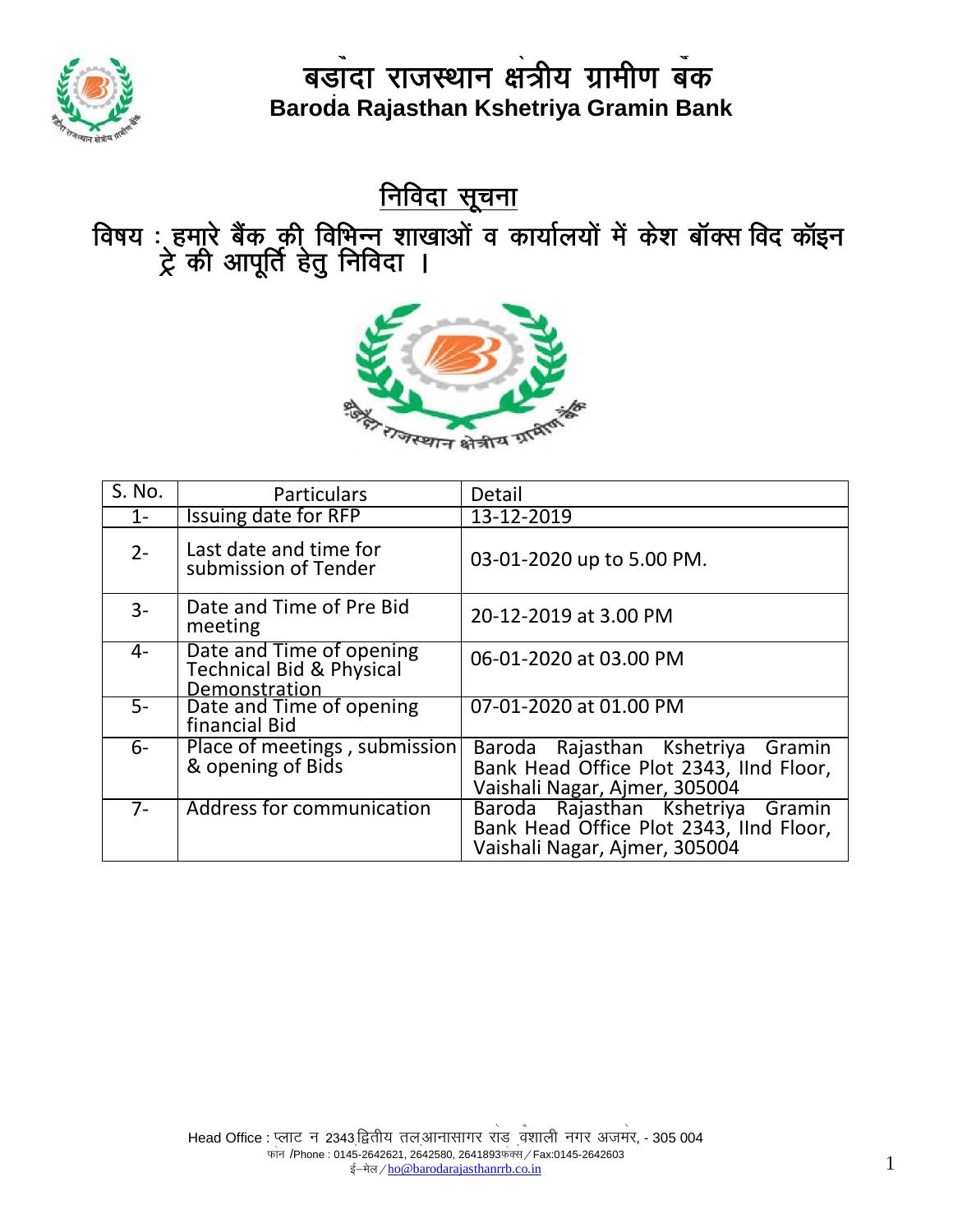

र हैं। से सर से साथ से साथ से साथ से साथ से साथ से प्रेम के लिप में साथ से साथ से साथ से साथ से साथ से साथ से<br>बैंक है। बैंक प्रतिष्ठित, अनुभवी, सक्षम एवं सुरक्षा उपकरणों के निर्माताओं से हमारी बैंक की विभिन्न बड़ौदा राजस्थान क्षेत्रीय ग्रामीण बैंक, राजस्थान के 21 जिलों में 850 शाखाओं के साथ अग्रणी ग्रामीण शाखाओं में निम्नानुसार **केश बॉक्स विद कॉइन ट्रे** की आपूर्ति हेतू मुहरबंद लिफाफे में निविदाऐं आमंत्रित करता है।

- A. **Scope of Work :**
- 1. **Cash box with coin tray supply**:- As per requirement of Branches / Offices from time to time.
- 2. **Branches for Supply**:- As per requirement of 850 Branches and 13 Offices of the bank situated in 21 districts Ajmer, Alwar, Banswara, Baran, Bharatpur,Bhilwara, Bikaner, Bundi, Chittorgarh, Churu, Dausa, Dholpur, Dungarpur, Jhalawar, Jhunjhunu, Karauli, Kota, Pratapgarh, Sawai Madhopur , Sikar and Tonk of Rajasthan.
- 3. **Period**:-Successful bidders, in both technical and financial bid, will supply the above for the period up to 31-12-2022 as per supply order of bank.
- **B. Eligibility Criteria :-**
- 1. Sales of manufacturers regarding "cash box With coin tray" Should not be less than Rs 1.00 Crore for each year in the last three years. Certificate of C.A. regarding this data should be provided or figure should be clearly mentioned in trading a/c of company, or in Balance Sheet of company/firm. Balance Sheet of years 2016-17,2017-18, 2018-19 are to be submitted as proof thereof.
- 2. The firm should have been earning net profit in each year of last three years. Balance Sheet of years 2016-17, 2017-18, 2018-19 are to be submitted as proof thereof.
- 3. Firm should submit solvency certificate worth Rs 10.00 lac issued by a scheduled commercial bank after 1 July 2019.
- 4. The manufacturer should have been empaneled or having a rate contract, during last five years, with

A) At least One schedule commercial Bank

B) Year wise detail of supply of above equipment in Banks during last 5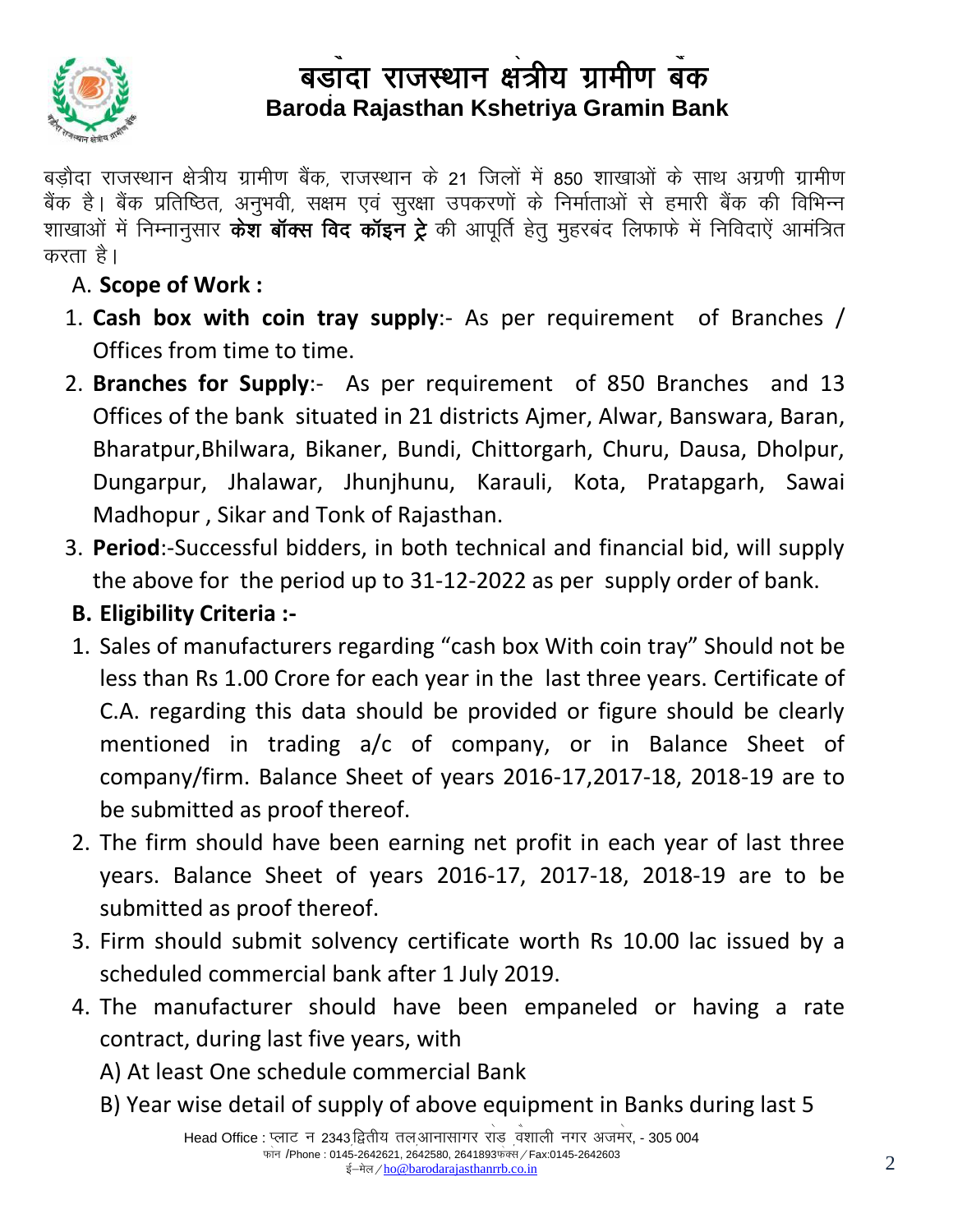

years should be furnished.

- 5. Firm should have Registered office/After sale service center/stockiest/ sales office in Rajasthan.
- 6. Necessary documents/proof (License/Permission letter/ Registration) regarding above(1 to 5) are to be submitted positively.
- 7. Sample of **"cash box with coin tray"** is to be displayed physically after the technical bid . Specifications of **cash box with coin tray** are mentioned in annexure 1.
- 8. Physical Demonstration exercise will be conducted immediately after technical bid is over. Only technically qualified Company/Firms will be eligible for physical demonstration exercise.
- 9. Those companies/firms who have qualified for both technical bid & physical demonstration exercise will be eligible for financial bid.
- 10. The manufacturer must be the original equipment manufacturer (OEM).
- 11. The manufacturer should have minimum 5 years experience in the field of manufacturing and supplying cash box with coin tray as on 01-04-2019.
- 12. The manufacturer should be a registered company/firm with authentic PAN, GST, ESI and EPF distinguished registration numbers allotted by competent authorities in the name of company clearly.
- 13. The company/vendor shall not have been blacklisted by any Govt. Dept./Banks/ PSU/Private Bank/FI nor should their name be figured in IBA/RBI caution list after 01-04-2016. Company has to submit a affidavit on non judicial stamp of Rs 50/- duly attested by notary in this regard. If entity was blacklisted after 01-04-2016, and again enlisted thereafter, The entity will not be qualified for this bid. Likewise entities blacklisted prior to 01-04-2016 but enlisted between 01-04-2016 to 02-1-2020 will also not qualified.
- 14. The Bidder should have been in the business of Manufacturing and supply of cash box with coin tray for at least 7 years. Putting such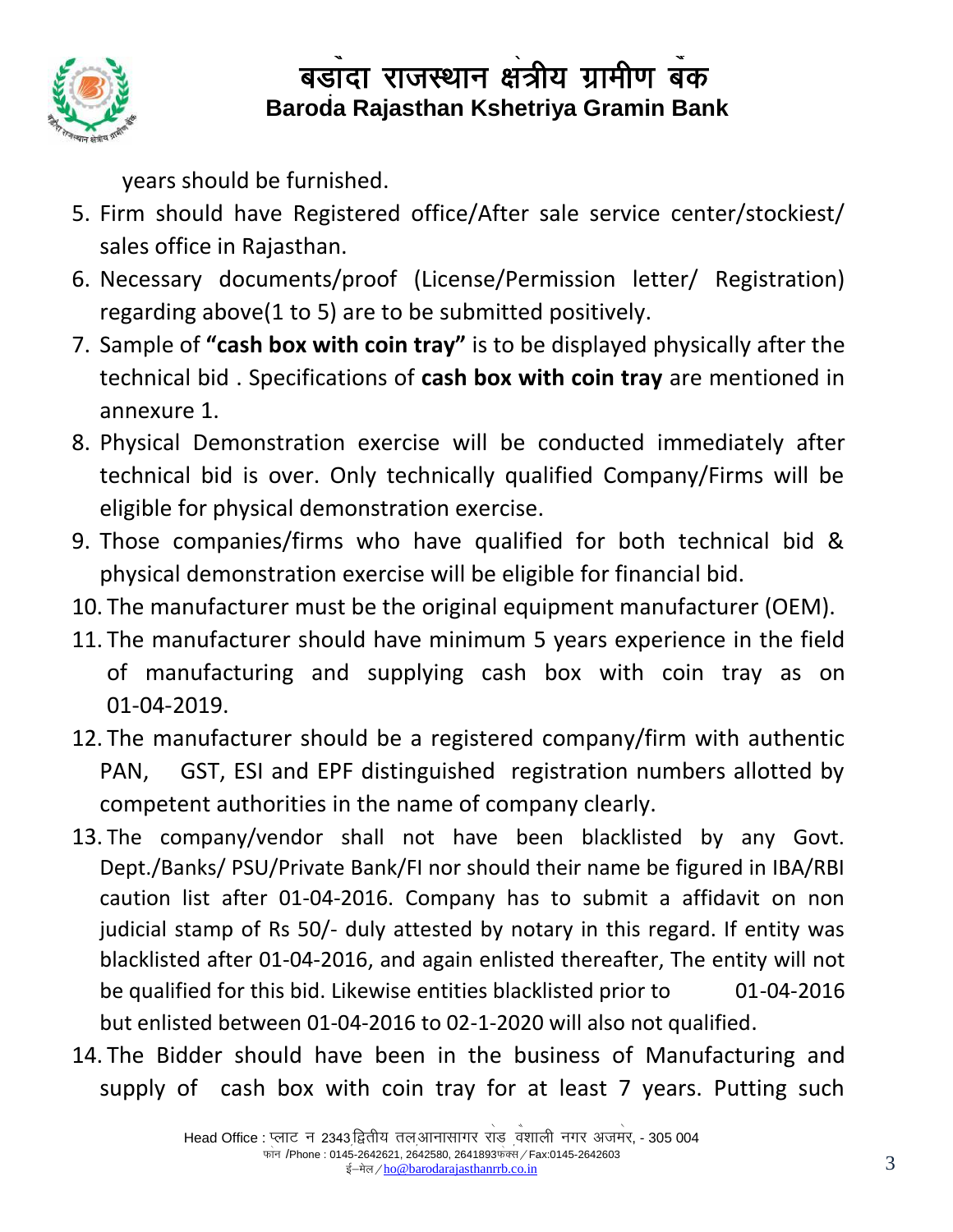

logo/label in case of specified equipment is a must and no other self-S (Sponsored by Bank of Baroda) declaration/certification etc. will substitute this provision.

- 15. No tender received after the expiry of the time and date notified for submitting tenders under any circumstances whatsoever will be accepted and they will not be opened. Only Hard copy of tender in Sealed envelope will be accepted. Envelope should be submitted to our Head office at IInd Floor, 2343, Ana Sagar Circular Road ,Ajmer-305004 (Rajasthan).
- 16. The tender will be opened at the above address on the scheduled/notified date and time. Representatives of participant companies are invited to attend the same. No separate information will be given for the said meeting.
- 17. The bank reserves right to reject any or all tender received without assigning any reason thereof.
- 18. Tender fee Rs2000/-should positively submitted along with tender in the form of DD payable at AJMER and favouring BARODA RAJASTHAN KSHETRIYA GRAMIN BANK. A sealed envelope clearly mentioning Tender fee containing DD must be submitted.
- 19. Earnest Money Rs/- 1.00 lac is to be submitted positively along with tender in the form of DD payable at AJMER and favouring BARODA RAJASTHAN KSHETRIYA GRAMIN BANK. A sealed envelope clearly mentioning Tender fee containing DD must be submitted.
	- 20. However if any company/firm wants any relaxation regarding tender fee or earnest money has to submit necessary valid certificate for the same.
	- 21. The D.D. of earnest money deposited will be refunded to the unsuccessful tenderers. Earnest money paid by the successful tenderer will be retained by the bank till completion of the contract period.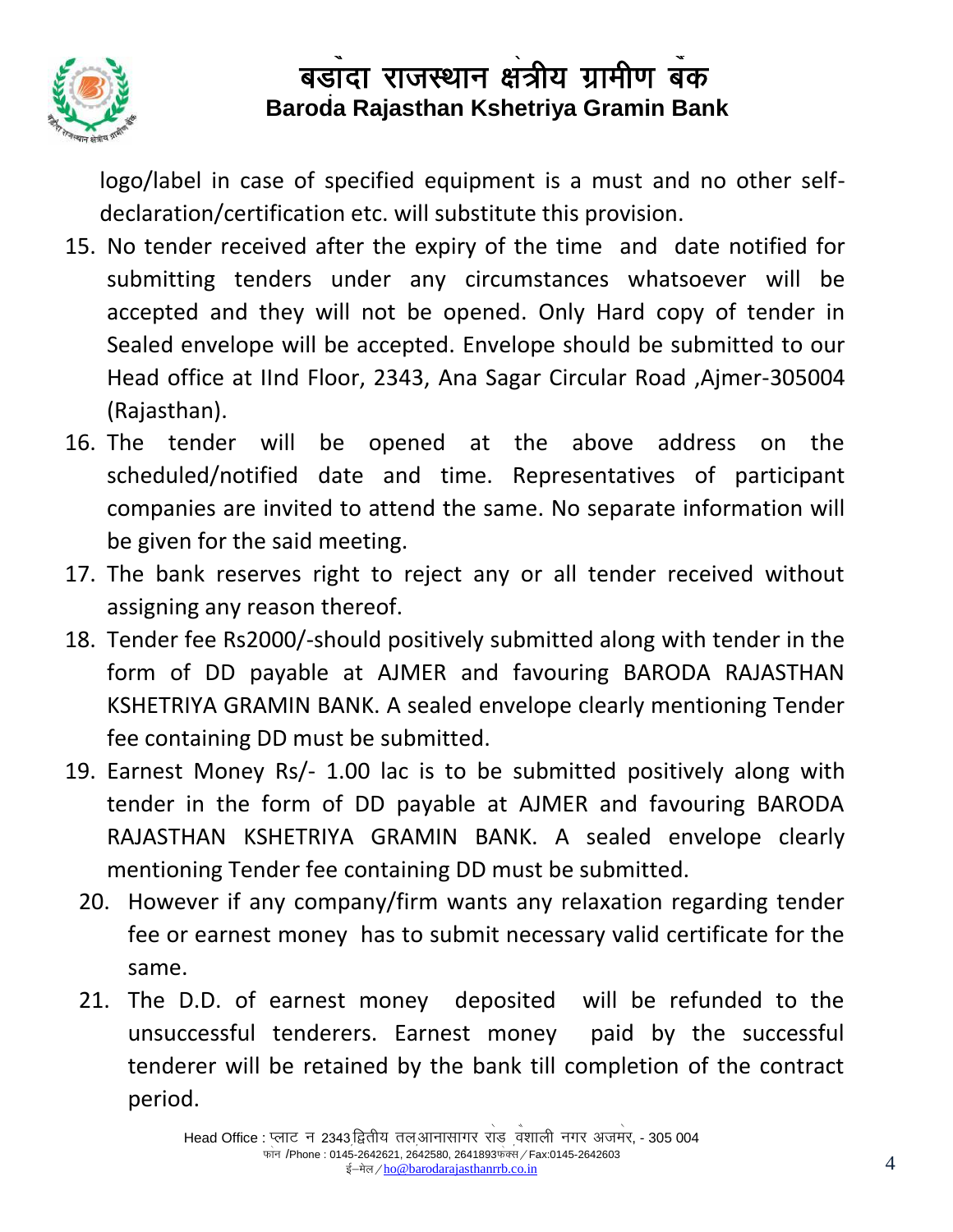

- 22. Earnest money paid by successful tenderer shall be forfeited by the bank if Company/firm fails to undertake the work after Company/firm is communicated about acceptance of his rates.
- 23. The manufacturers should submit copies of their balance sheet for the past 3 years i.e. 2016-17, 2017-18, 2018-19.
- 24. The Technical bid assessment of applicants for **cash box with coin tray** manufacturer will be done by carrying out evaluation under various parameters/criteria fixed as above by committee constituted for the purpose. Bank's decision in the matter will be final.
- 25. The Bank reserves the right to select/reject/any/all applicants/Tenders without assigning any reason thereof.
- 26. The applicant should not have any objection to bank inspecting their manufacturing/other infrastructure or any office/unit to verify documentary/other claims as per application process. Bank may also hold inquiries from past/existing clients of the applicant. A consent letter must be submitted along with tender in this regard.
- 27. Technical detail must be completely filled up. Corrections or alterations, if any should be authenticated. Every page of the submitted tender must have company seal & signed by the authorized person in absence of which tender may be liable for rejection.
- 28. At any point of time if it is observed that the vendor is supplying to other financial institutions/firms similar material/services at lower rates than offered to Baroda Rajasthan Kshetriya Gramin Bank, then the vendor shall have to compensate the Baroda Rajasthan Kshetriya Gramin Bank by paying the difference amount and downward revise the rate of respective item/services immediately as applicable.
- 29. BRKGB reserves the right to accept/reject any or all application and to annul the tender process and accept/reject all applications at any time prior to registration or any time after registration, without thereby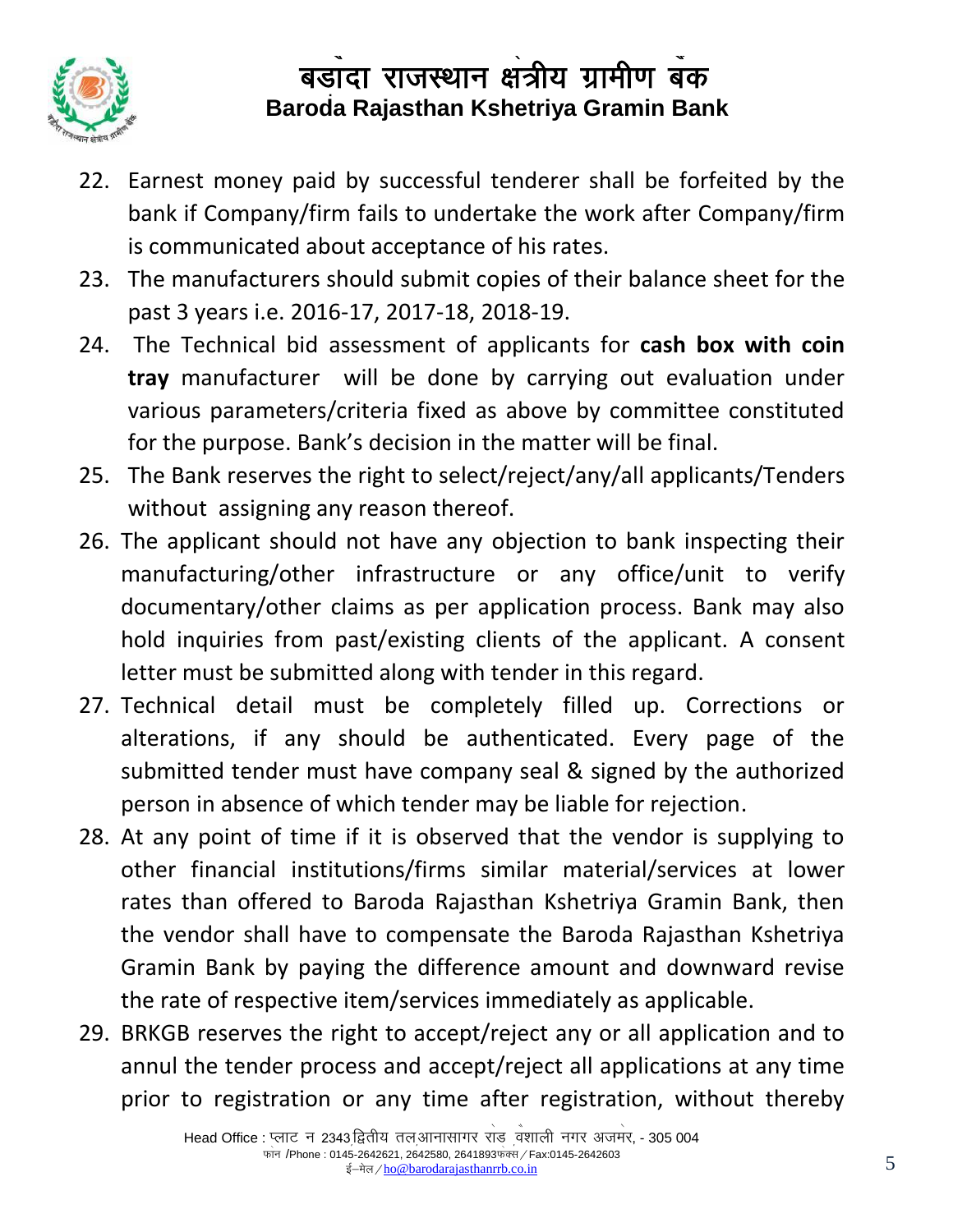

incurring any liability to the affected applicants or any obligation to S inform the affected applicant of the grounds for BRKGB's action.

- 30. BRKGB can at any time issue clarifications, addendums or corrigendum. The same will be published in the BRKGB's website. The applicants are requested to regularly visit the bank's website.
- 31. **Availability of spares** :-

Spares for the product offered should be available for at least 10 years.

32. **Warranty:-**

Supplier shall be fully responsible for the manufacturer's warranty in respect of proper design, quality and workmanship of all equipment, accessories, etc., covered by the offer. The supplier must warrant all equipment, accessories, spare parts etc., against any manufacturing defects during the warranty period.

- 33. Guidelines for the OEM (Original Equipment Manufacturer):
	- a) OEM should be ISO certified
	- b) Documents of Manufacturing license/Excise Registration of the OEM factory need to be submitted for verification
	- c) Product Certification copies to be attached as per the specifications.
	- d) Vendor will be responsible for non-genuine products. Audit for banks whether actual material is provided or not needs to be done by OEM, as and when required by bank, without any additional cost, as a service support to Bank.
- 34. The subject tender is for submission of technical and financial bid. The committee formed by the bank Will evaluate the offer submitted which may include visit to the manufacturing facility. The committee will look into the various parameters and thereafter decide L-1 The Vendors, so selected will be eligible for supply of above security equipment up to 31-12-2022.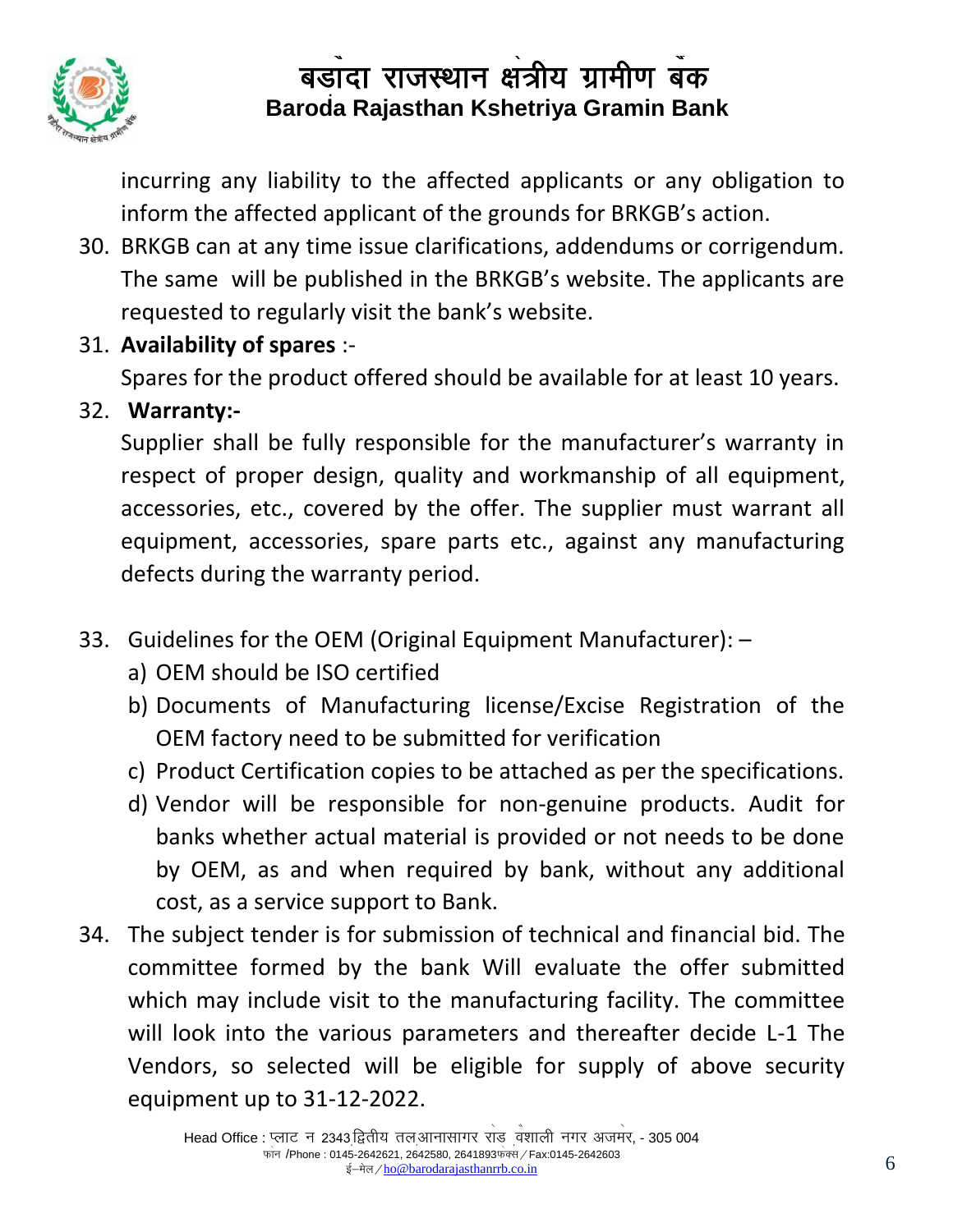

- 35. For Any Inquiry Please mail to [pe.ho@barodarajasthanrrb.co.in](mailto:pe.ho@barodarajasthanrrb.co.in) or S contact on Mob. 8003490010.
- 36. Please regularly visit our bank's website for latest update. [www.brkgb.com](http://www.brkgb.com/)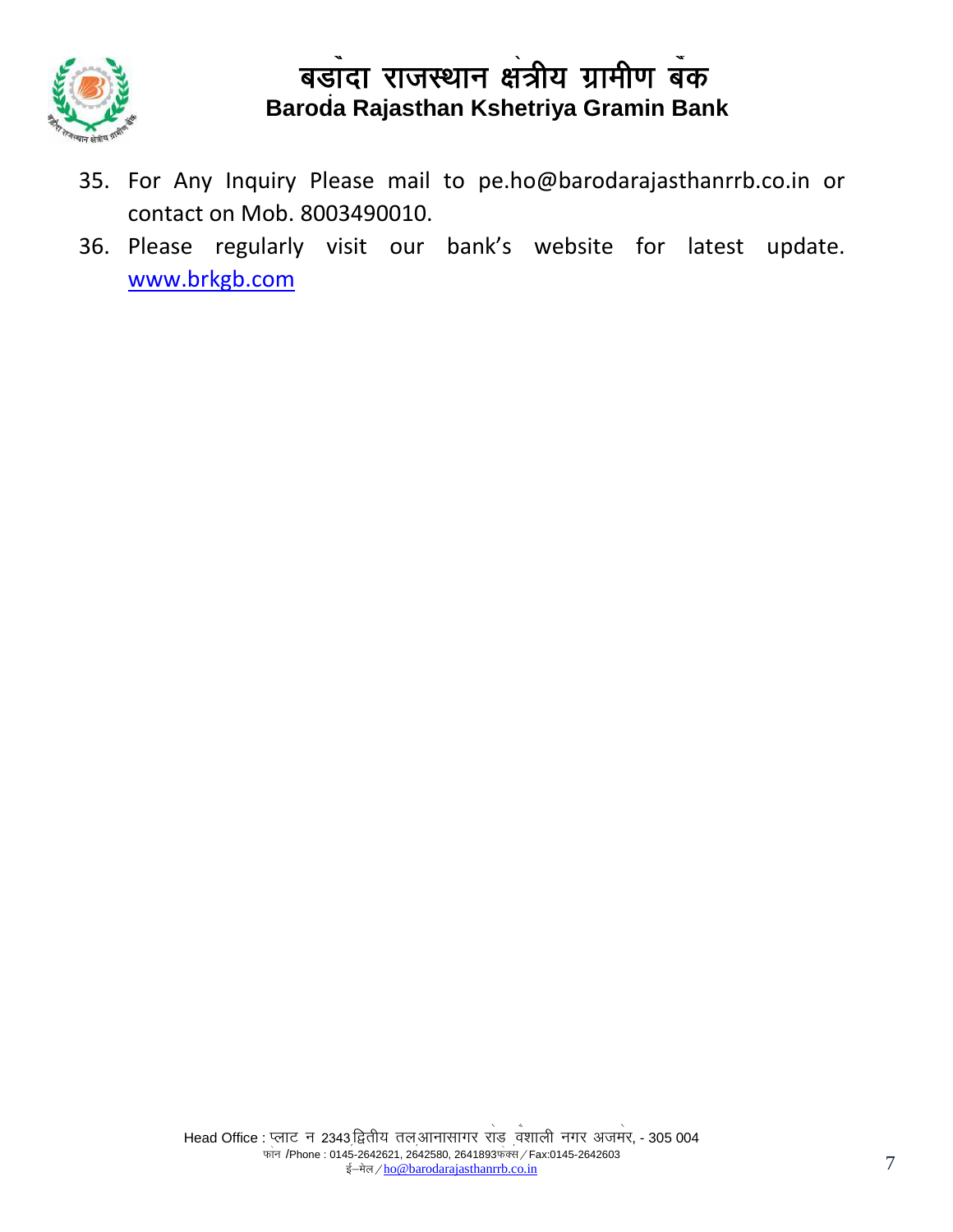- C. निविदा की अन्य शर्ते :-
	- 1. निविदाकर्ता अपनी निविदा सीलबन्द लिफाफे में प्रेषित करें जिस पर **''बैंक की विभिन्न शाखाओं** हेतू केश बॉक्स विद कॉइन ट्रे की आपूर्ति हेतू निविदा" अंकित हो। मूल लिफाफे में दो लिफाफे, जिसमें एक में केश बॉक्स विद कॉइन ट्रे हेतु तकनीकी बिड व दूसरे में केश बॉक्स विद कॉइन ट्रे हेतू वित्तीय बिड स्पष्ट रूप से लिखा हो तथा दोनो अलग-अलग सीलबन्द हों, रखे जाएें।
	- 2. यदि उक्त तीनों में कोई भी लिफाफा खुला हुआ पाया जाता है, तो निविदा स्वीकार नहीं की जाएगी ।
	- 3. अंतिम दिनांक तथा निर्धारित समय के पश्चात प्राप्त एवं अधूरी व शर्तो सहित निविदा स्वीकार नही की जायेगी।
	- 4. निर्धारित दिनांक तथा निर्धारित समय तक प्राप्त निविदाओं की अहर्ता व तकनीकी रूप से योग्यता की जाँच की जावेगी। बैंक द्वारा अन्य विभिन्न मापदण्डों के आधार पर तकनीकी रूप से योग्य पायी गयी निविदाओं की फर्मो की ही वित्तीय निविदा खोली जायेगी।
	- 5. आपूर्त की जाने वाली मदों की पैंकिंग इस प्रकार की होगी कि वह सुरक्षित व बगैर नुकसान के गंतव्य स्थान तक पहुंच जाए।
	- 6. विभिन्न मदों के आपूर्ति आदेश बैंक की आवश्यकतानुसार दिये जावेंगे।
	- 7. क्रयादेश के पश्चात आपूर्ति किया गया माल स्वीकृत नमूने के अनुसार साइज / क्वालिटी का नहीं हाने की दशा में माल बिना भुगतान के वापस कर दिया जाएगा।
	- 8. सभी विवादों का न्याय क्षेत्र अंजमेर होगा।
	- 9. बैंक को किसी भी निविदा को स्वीकार करने / निरस्त व करार अवधि के मध्य समाप्त करने का अधिकार होगा इस हेतू कारण बताना आवश्यक नहीं होगा।
	- 10. क्रयादेश के अनुसार माल की आपूर्ति क्रयादेश की दिनांक से 15 दिन में करवानी होगी। आपूर्ति में विलम्ब हेतु प्रतिदिन की देरी पर क्रय आदेश राशि की 1 प्रतिशत पेनल्टी लगाने हेतु बैंक को अधिकार होगा जो कि क्रयादेश राशि के 10 प्रतिशत तक लगायी जा सकती है।
	- 11. क्रयादेश / सामान सप्लाई व बिल प्रस्तुतिकरण व पत्राचार आदि में डाक या अन्य कारणों से देरी हेतु बैंक उत्तरदायी नहीं होगा। मद की आपूर्ति नियत स्थान व समय पर करने की जिम्मेदारी आपुतिकर्ता की होगी।
	- 12. कार्य समय पर पूर्ण नहीं करने, गुणवत्ता में कमी रहने अथवा दिये गये मापदण्डों के अनुरूप आकार/प्रकार नहीं होने पर बैंक आईटम्स की आपूर्ति अस्वीकार कर सकता है। इस संबंध में बैंक का निर्णय अंतिम एवं मान्य होगा।
	- 13. बैंक की 850 शाखाओं / कार्यालयों की सूची बैंक की वेबसाइट www.brkgb.com पर उपलब्ध है।
	- 14. निविदा फीस हेतु रू 2000 / का डी.डी., जो कि बड़ौदा राजस्थान क्षेत्रीय ग्रामीण बैंक" के पक्ष में जारी किया गया हो एवं अजमेर पर देय हो, तकनीकी निविदा के साथ संलग्न करें।
	- .15.अर्नेस्ट मनी के रूप में निविदा के साथ बैंक के पक्ष में अजमेर पर देय रू 1.00 लाख मूल्य का डी.डी. संलग्न करें।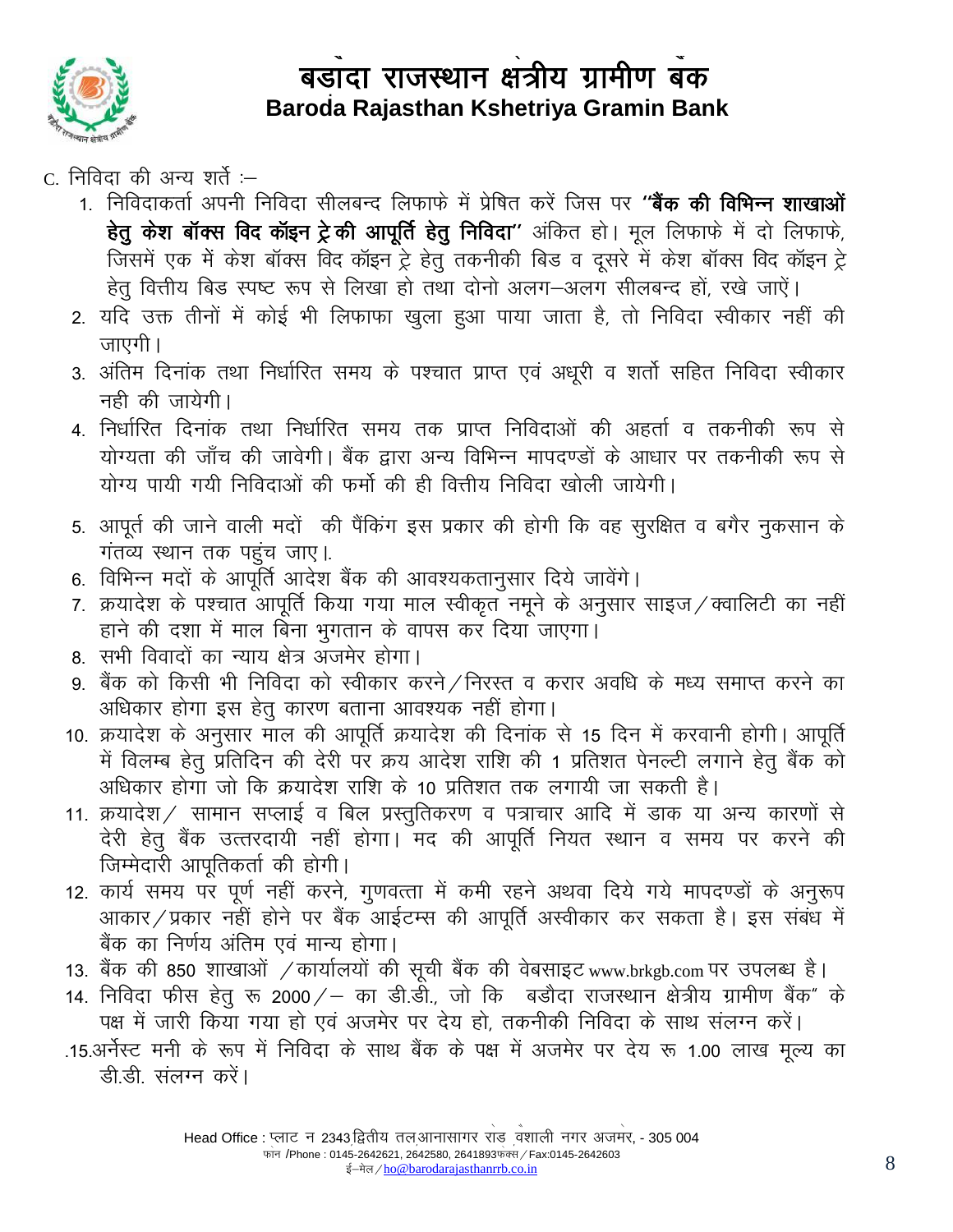

- 16.निविदा के प्रत्येक पेज पर कंपनी / फर्म की सील एवं प्राधिकृत अधिकारी के हस्ताक्षर होने चाहिए।
- 17.सफल निविदादाता को सूचीबद्ध करने हेतू हमारी बैंक की किसी भी शाखा से 3 वर्ष के लिए जारी रू 1,00,000/ – को सावधि जमा हँमारे बैंक के साथ संयुक्त नाम से बनवाकर करार के साथ जमा करवानी होगी।इस हेतू अर्नेस्ट मनी के रूप में दी गई राशि समायोजित की जा सकेगी।
- 18.मद की आपूर्ति क्रयादेश के अनुसार शाखाओ पर एफओआर डिलीवरी, सुरक्षित रूप से संबंधित कार्यालय / शाखा द्वारा बताए स्थान पर करनी होगी।
- 19.केश बॉक्स विद कॉईन ट्रे की आपूर्ति पश्चात चाबी संबंधी किसी प्रकार की परेशानी या कभी भी अन्य मरम्मत आदि से संबंधित सहायता की आवश्यकता होने पर कंपनी द्वारा शीघ्र सहायता /आवश्यकतानसार सेवा उपलब्ध करवायी जावेगी।
- 20.फर्म को चयनित करते समय बैंक की अन्य सभी शर्तों सहित करार सम्पादित किया जावेगा।

महाप्रबन्धक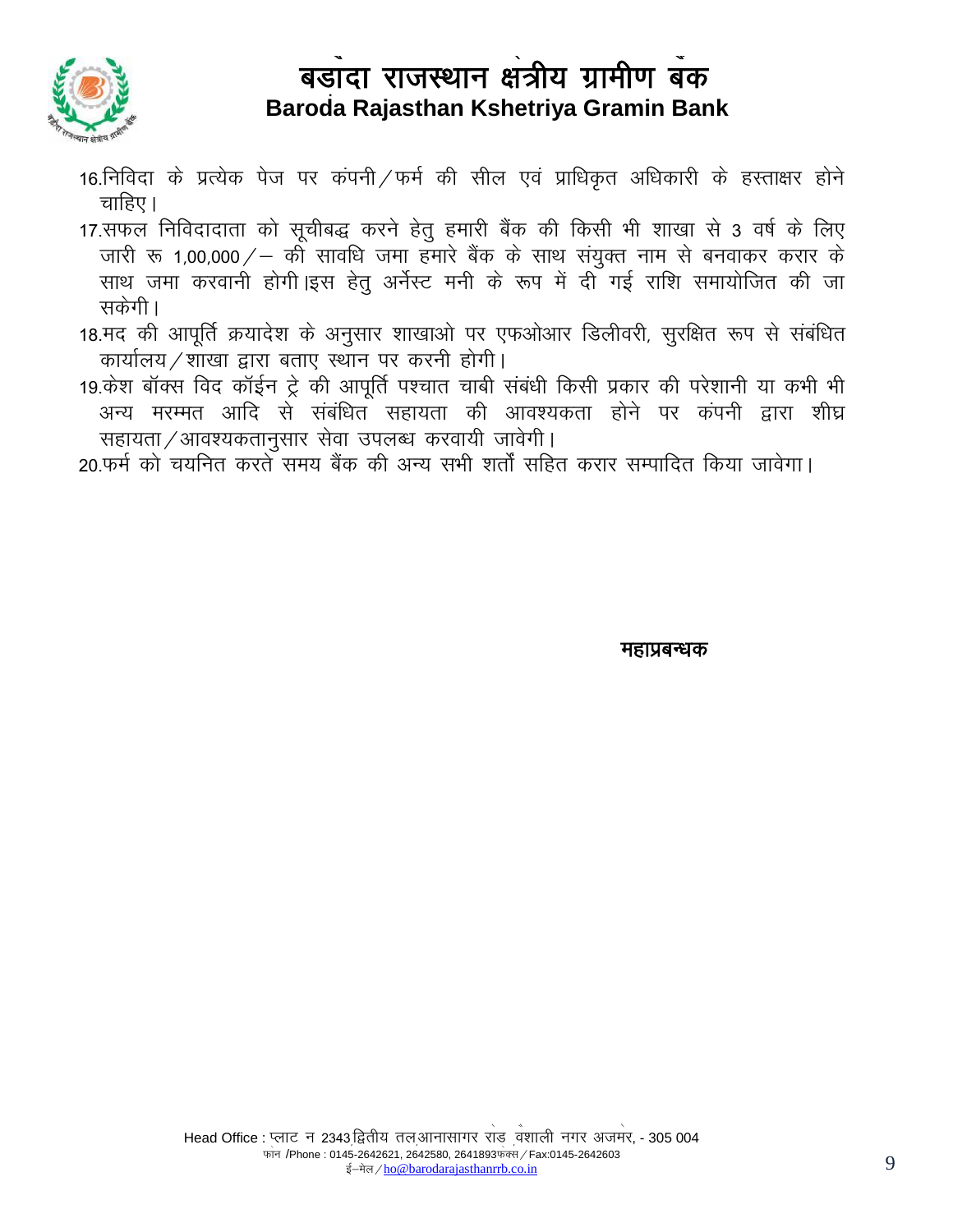

(एनक्जर-1)

केश बॉक्स विद कॉइन ट्रे हेतु स्पेसिफिकेशन

- 1. लम्बाई : 350मिमी से 370 मिमी
- 2 चौडाई: 250 मिमी से 260 मिमी
- 3. उँचाई: 150 मिमी से 160 मिमी
- 4. वजन: 14 से 16 किय्रा
- 5. केश बॉक्स विद कॉइन ट्रे (स्टेनलेस स्टील का हो) का ढक्कन उपर की ओर खुलता हुआ व स्टील हेन्डलयुक्त होना चाहिए।
- 6. केश बाक्स उत्तम क्वालिटी के मय 7 लीवर ताले (न्यूनतम)के होना चाहिए ।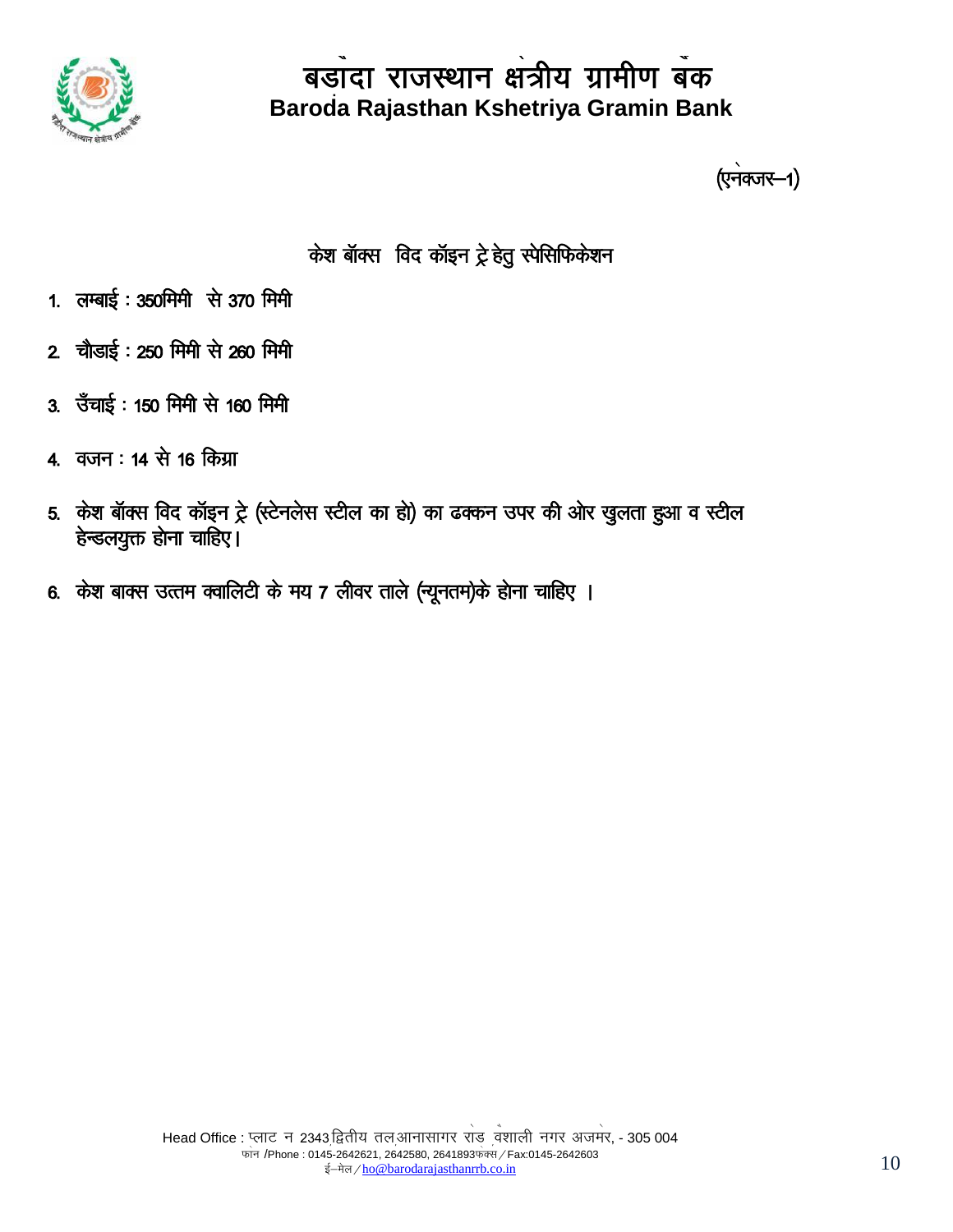

 $($ एनक्जर-2)

### तकनीकी निविदा

| क्र. सं.       | विवरण                                                                | हा $/$ नही |  |  |
|----------------|----------------------------------------------------------------------|------------|--|--|
|                | निविदादाता स्वय निर्माता / उत्पादक है। फर्म / कम्पनी के प्रकार       |            |  |  |
| 1              | एवं मालिक / पार्टनर का नाम पता व पूर्ण विवरण (प्रमाण सलग्न           |            |  |  |
|                | करें)                                                                |            |  |  |
|                | पिछल तीन वितीय वर्षो का शद्व लाभ (बैलेंस शीट की प्रति संलग्न         |            |  |  |
| $\overline{2}$ | करें)                                                                |            |  |  |
|                | पिछले तीन वितीय वर्षो में उपर्युक्त उपकरणों प्रति वर्ष 1 करोड        |            |  |  |
| 3              | या अधिक की बिक्री (बैलेंस शीट की प्रति संलग्न करें)                  |            |  |  |
|                | वर्तमान में न्यूनतम 3 सरकारी क्षेत्र के बैंक जहां आपूर्ति की जा      |            |  |  |
| 4              | रही के नाम एवं कार्यादेश/संतुष्टि पत्र (प्रति संलग्न करें)           |            |  |  |
| 5              | किसी अनुसूचित बैंक द्वारा जारी (रू10लाख के लिए) <b>Solvency</b>      |            |  |  |
|                | सर्टिफिकेट (प्रति संलग्न करें)                                       |            |  |  |
|                | सुरक्षात्मक उपकरणों के निर्माण ⁄ उत्पादन का न्युनतम 7 वर्ष           |            |  |  |
| 6              | का अनुभव (प्रमाण संलग्न करें)                                        |            |  |  |
| $\overline{7}$ | निविदादाता का रजिस्टर्ड /सेवा कार्यालय /स्टॉकिस्ट /बिक्री            |            |  |  |
|                | पश्चात् सेवा केन्द्र एवं राजस्थान में अधिकृत कार्यालय का पता         |            |  |  |
|                | स्थान व पूर्ण पता(कितने है, कहां है, दूरभाष सहित पूर्ण सूचना दें)    |            |  |  |
|                | निविदादाता के राजस्थान में अन्य आपूर्ति / सेवा केन्द्रों के नाम व    |            |  |  |
| 8              | पतों की सूची संलग्न करें।                                            |            |  |  |
| 9              | कम्पनी / फर्म के पैन नम्बर, टिन नम्बर, जीएसटी नम्बर (प्रति           |            |  |  |
|                | संलग्न करें)                                                         |            |  |  |
|                | निर्माण / उत्पादन का अनुमति पत्र, लाइसेंस प्रमाण पत्र, फर्म / कम्पनी |            |  |  |
| 10             | व मालिक/पार्टनर के केवाईसी दस्तावेज (प्रति संलग्न करें)              |            |  |  |
| 11             | तकनीकी निविदा के साथ निविदा फीस रू 2000 / – का डीडी                  |            |  |  |
|                | संलग्न करें                                                          |            |  |  |
| 12             | अर्नेस्ट मनी के लिए बैंक के पक्ष मे अजमेर पर देय रू 1.00             |            |  |  |
|                | लाख का डी.डी. संलग्न है या नहीं                                      |            |  |  |
| 13             | आपकी कंपनी के उत्पाद <b>में केशबॉक्स विद काईन ट्रे</b> हेतु          |            |  |  |

Head Office : प्लाट न 2343 द्वितीय तलआनासागर राड वंशाली नगर अजमर, - 305 004 फोन /Phone: 0145-2642621, 2642580, 2641893फेक्स / Fax:0145-2642603 ई-मेल/ho@barodarajasthanrrb.co.in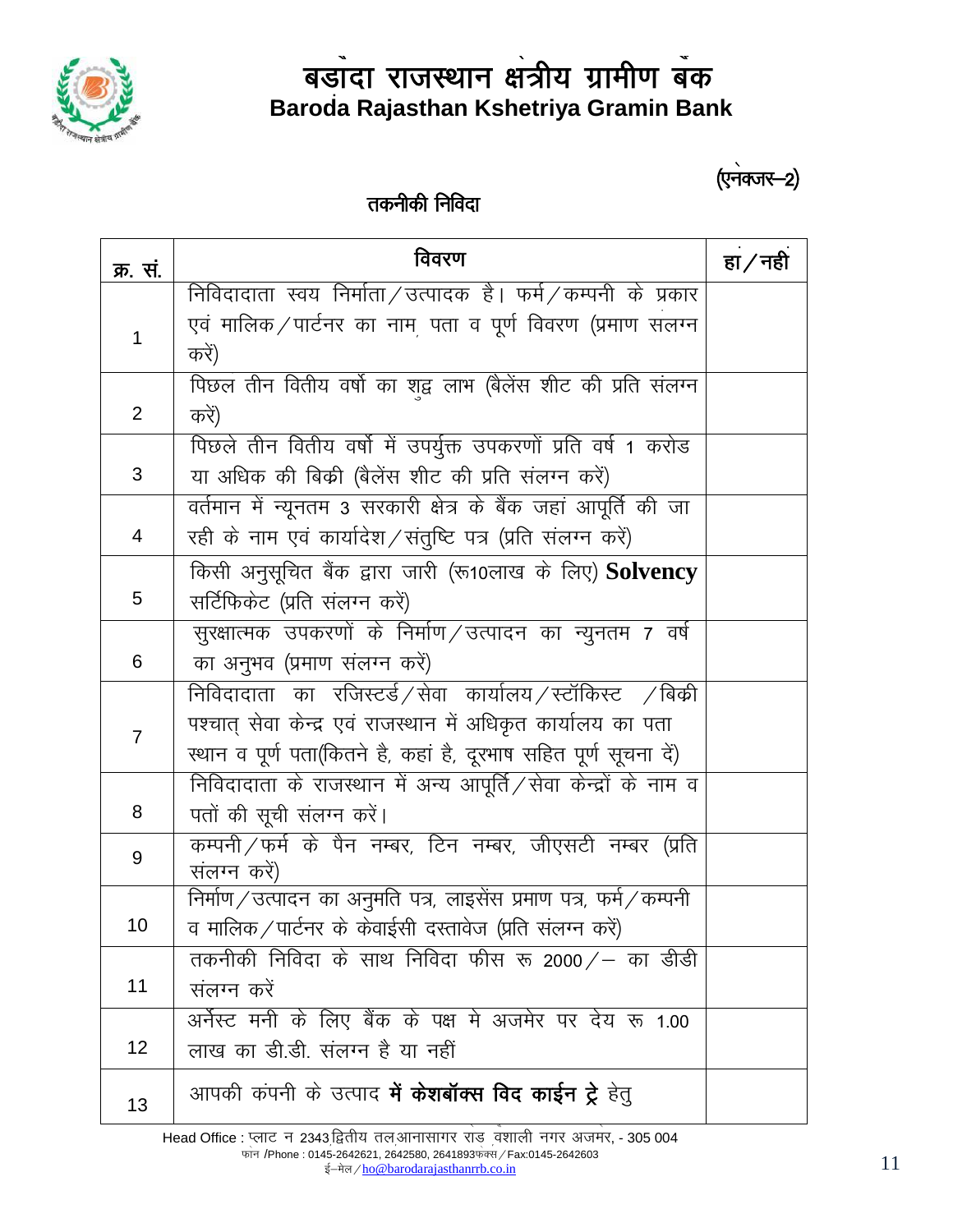

|    | निर्धारित स्पेसिफिकेशन का पूर्ण विवरण देंवें यथा लम्बाई, चौडाई,  |  |
|----|------------------------------------------------------------------|--|
|    | उंचाई, गहराई, सुरक्षा मानक आदि। (ब्रोशर संलग्न करें)             |  |
| 14 | निर्माता को उक्त उत्पादो के सम्बंध में 01.04.2016 के बाद         |  |
|    | 02.1.2020 तक ब्लैक लिस्ट ना किया गया हो तथा ना ही                |  |
|    | कम्पनी / फर्म का नाम आईबीए / आर.बी.आई. के द्वारा जारी की         |  |
|    | गई ब्लैक लिस्ट फर्म की सूची में दृष्टिगोचर हो, इस बाबत शपथ       |  |
|    | पत्र संलग्न करें। यदि निर्माता 01.04.2016 के बाद (उक्त अवधि में) |  |
|    | में ब्लैक लिस्टेड किए जाने के बाद पुनः सूचीबद्ध हो गया तो भी     |  |
|    | वह तकनीकी रूप से असफल माना जाएगा। यदि निर्माता                   |  |
|    | 01.04.2016 से पूर्व ब्लैक लिस्टेड था परन्त 01.04.2016 के बाद     |  |
|    | (उक्त अवधि में) सूचीबद्ध हो गया है तो भी वह तकनीकी रूप से        |  |
|    | असफल माना जाएगा। शपथ पत्र रू 50/ - के नॉन ज्यूडिशियल             |  |
|    | स्टाम्प पर संलग्न करें।                                          |  |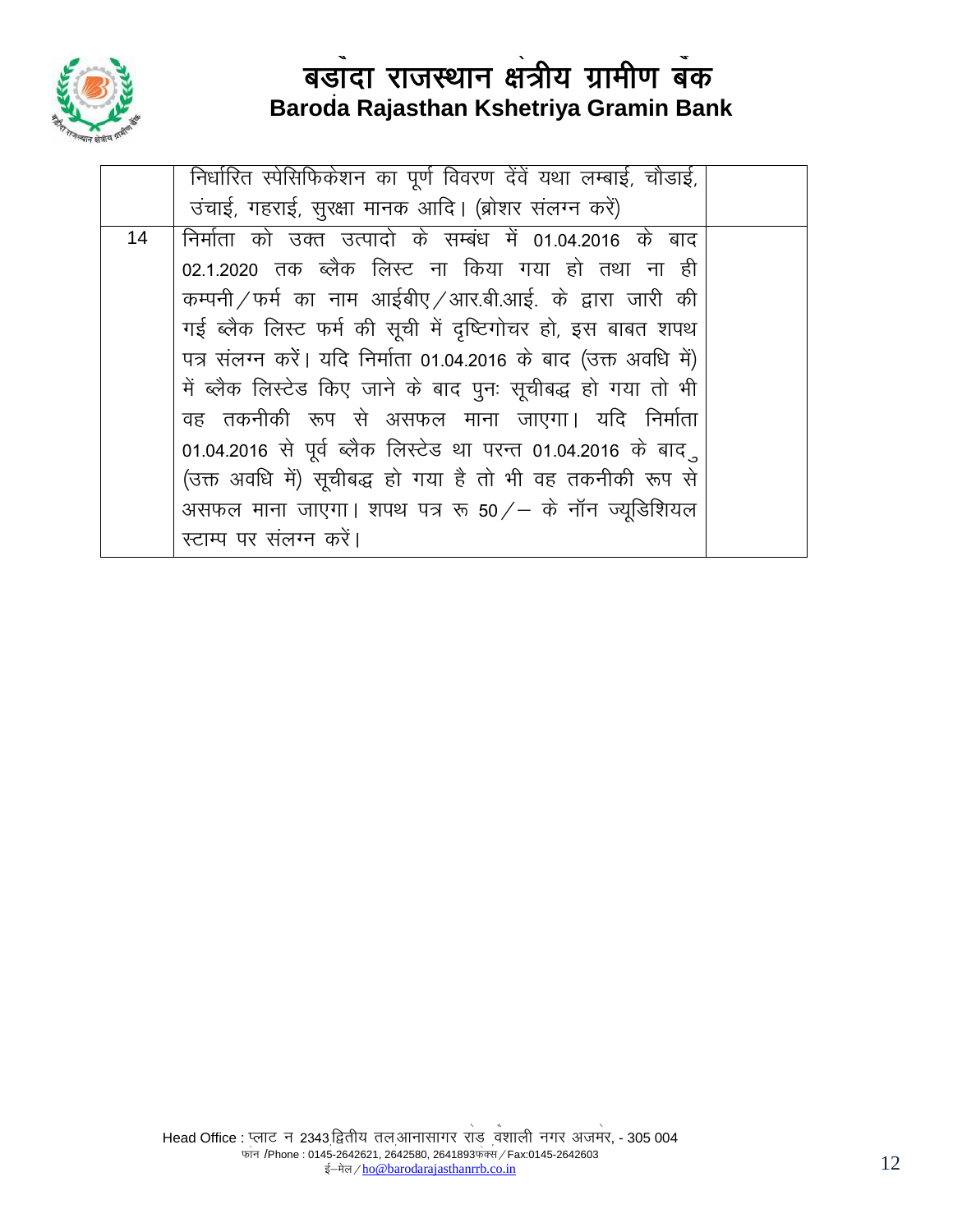

 **(Annexure –3 )**

#### **Application Form** S

The General Manager Baroda Rajasthan Kshetriya Gramin Bank Plot 2343, IInd Floor, Vaishali Nagar, Ajmer

Sir,

Re: Our bid for Empanelment of Vendors for supply of cash box with coin tray to various Branches of your Bank in Rajasthan as per Bank's requirement.

We submit our Bid Document with undertaking herewith**.** 

We understand that:-

- If our Bid for the above job is accepted, we undertake to enter into and execute at our cost, when called upon by the purchaser to do so, a contract in the prescribed form. Unless and until a formal contract is prepared and executed, this bid together with your written acceptance thereof shall constitute a binding contract between us.
- If our bid is accepted, we are to be jointly and severally responsible for the due performance of the contract.
- You may accept or entrust the entire work to one vendor or divide the work to more than one vendor without assigning any reason or giving any explanation whatsoever.
- We hereby undertake and agree to supply **cash box with coin tray** as per Bank's requirement and abide by all the terms and conditions including all annexure, corrigendum(s) etc. stipulated by the Bank in this RFP.

### **Yours faithfully**

Signature of authorized Signatory Name of Signatory: Designation: Seal of Company Telephone No. Mobile No.

Place : Date :